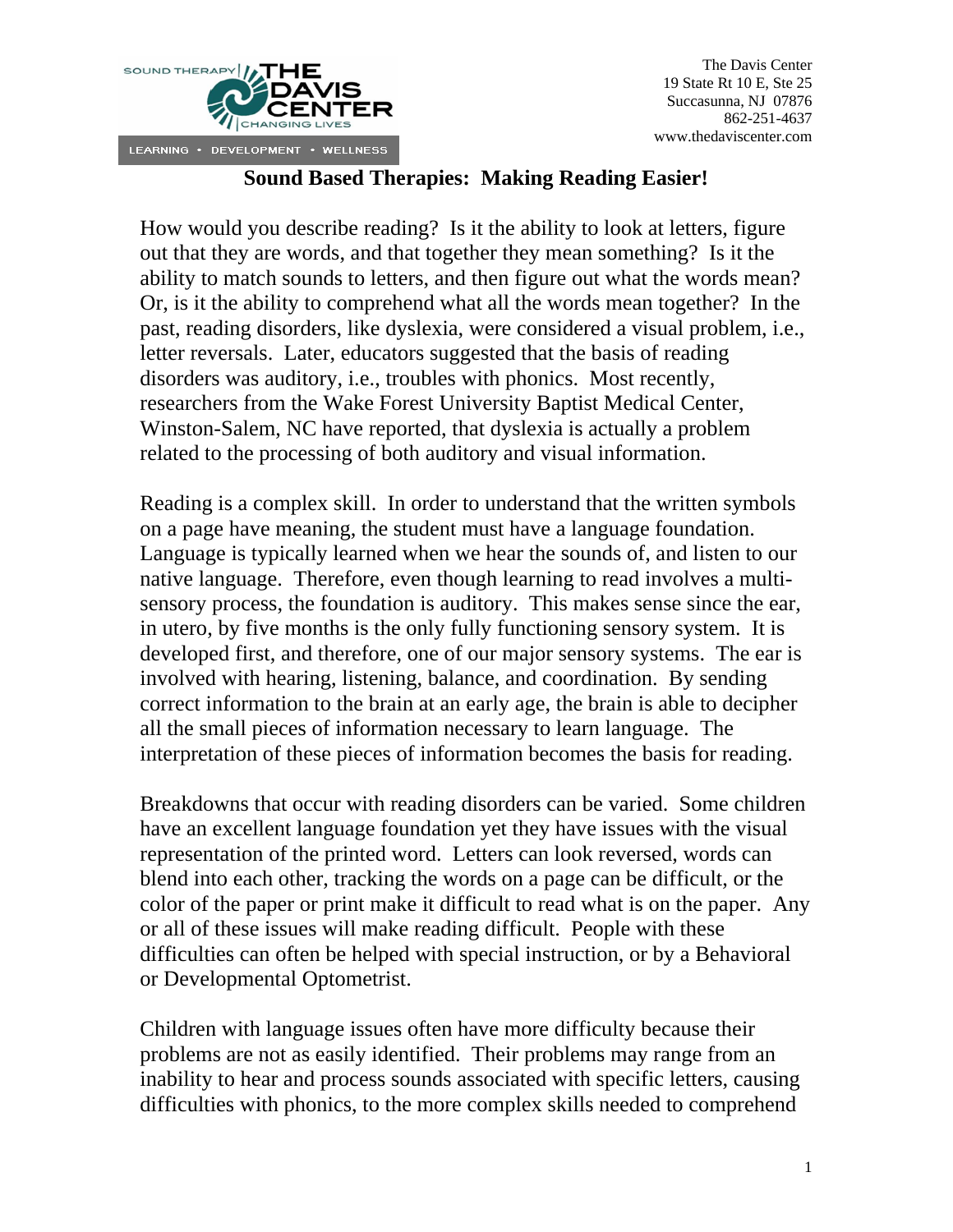

the words they read. The range of auditory problems associated with reading often stem from the necessity to use the many diverse skills involved with auditory processing.

One skill would be the inability to quickly process speech sounds in order to clearly distinguish them one from the other. Tallal, et al, (1997) found that dyslexics have difficulty processing the temporal characteristics of rapidly changing acoustic signals of any sort. For example, this difficulty can interfere with their ability to distinguish the sound differences between the letters /t/ and /d/. These sounds can easily be 'misheard' in context so that /tad/ could be heard when /dad/ is what was said. This confusion leads to misunderstanding of what was heard which affects their reading skills. They must feel confident in order to know the difference between what they hear and what they read, as well as being able to quickly identify when they have made an error. It is important for students with slow or delayed auditory processing skills to enhance this skill.

Early readers need to learn that spoken words can be broken down into smaller segments called phonemes. Next they need to learn that phonemes have individual sounds that are represented by letters. These letters and sounds are then connected to form printed words. When training at this level is mastered, fluent reading usually occurs.

Early reading progress is typically measured by a child's word-processing skills. Children may demonstrate errors with word or letter recognition. Simply acquiring these word-processing skills however, does not mean that the child will be able to comprehend what they read. Some children have such difficulty decoding words that the frustration makes them shy away from wanting to read. It takes a lot of energy for them to decode words and this limits their ability to develop the more complex tasks required for reading comprehension. Reading comprehension includes more complex cognitive tasks, and language skills are essential at this level.

A team of researchers from The University of Texas Health Science Center in Houston, TX used Magnetoencephalography (MEG), a non-invasive, high-resolution form of functional imaging to study the brains of readers and non-readers. Their research suggests that people with dyslexia "may lack the predominant involvement of left-hemisphere auditory association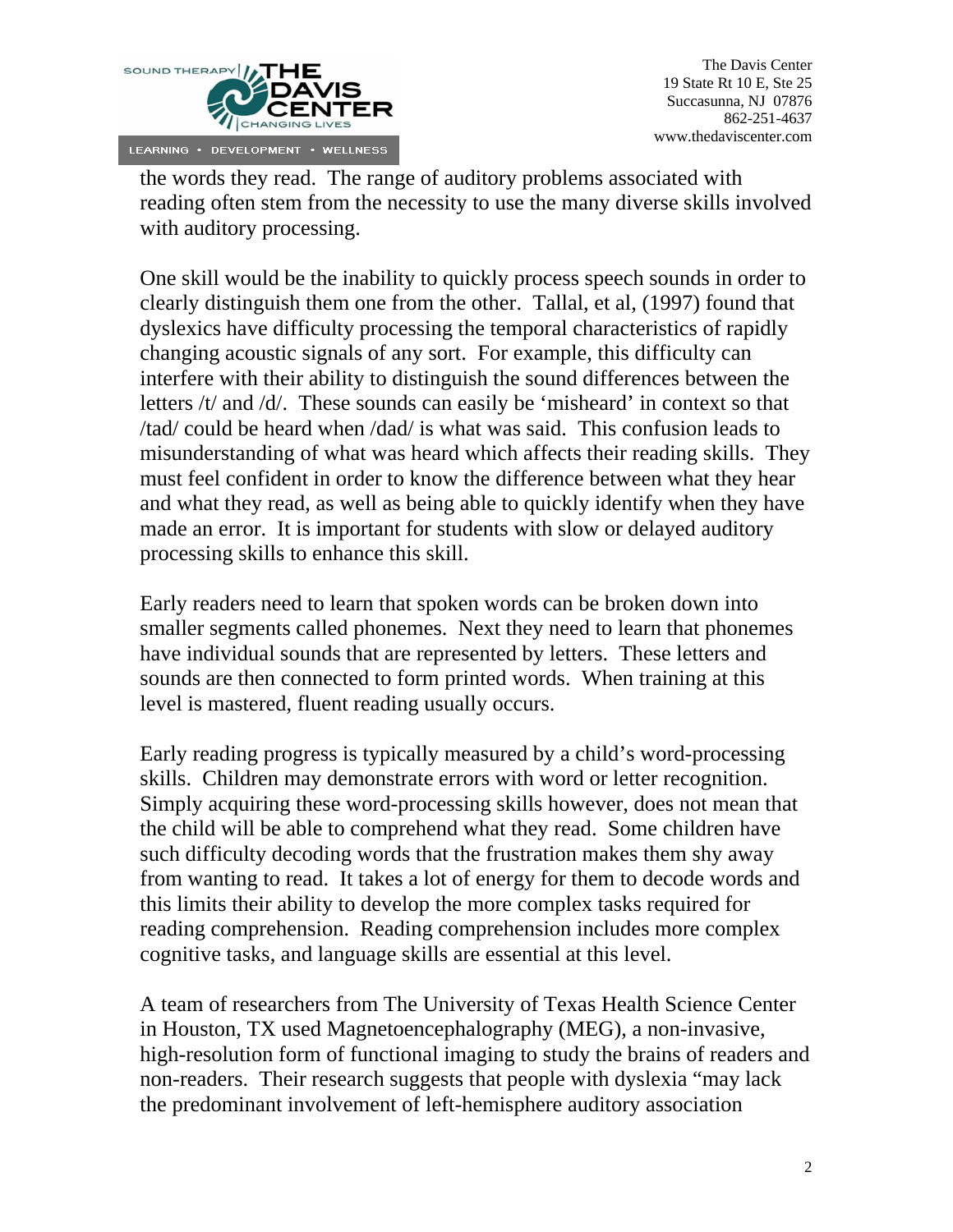

The Davis Center 19 State Rt 10 E, Ste 25 Succasunna, NJ 07876 862-251-4637 www.thedaviscenter.com

cortices" shown in individuals without reading problems. They also reported that these problems can "occur in children with a wide range of general intellectual function", meaning that reading problems are not correlated to intelligence. These auditory association cortices are important in sound identification, auditory processing, and language learning. The researchers further point out that the "brain in people with reading difficulties is responsive to intense intervention".

Perhaps this is why, Dorinne Davis, President/Founder of The Davis Center, Mt. Arlington, NJ has found that sound-based therapies have made significant change for problem readers. Ms. Davis is an educational and rehabilitative audiologist, a retired teacher, and certified in every major sound-based therapy. She began using sound based therapies over 12 years ago. Based on her training, experience and research Ms. Davis developed the trademarked 'Diagnostic Evaluation for Therapy Protocol' to determine if a sound-based therapy can be helpful. This assessment helps identify hearing, listening, and sound processing weaknesses, and directs the person to an appropriate corrective intervention. She also uses her 'Reading Intervention Skill Assessment' to determine if a specific reading problem exists. For some, the issues are in basic sound processing and her interventions start at this basic level. Listening retraining may be necessary before tackling the more advanced levels of discrimination or comprehension. For those with specific reading issues, a reading intervention is suggested. This may be in the form of simple tutoring, a computer sound program, or at a more complex level, a program called Read-Spell-Comprehend®.

All of The Davis Center's interventions are intensive programs. Based on the reports of brain researchers, intense therapy is needed in order to make brain change. One of the foundational methods employed by Ms. Davis is the Tomatis Method. Developed over 50 years ago by Dr. Alfred Tomatis, a French Ear-Nose-Throat physician. This method emphasizes the voice-earbrain connection, and helps facilitate the connection between what our voices produce, and what our ear registers and sends to the brain. Dr. Tomatis found that good listeners easily distinguish between the various frequencies that make up speech. He also discovered that good listeners filter out the irrelevant sounds around them. By retraining one's listening skills, one can make better sense and use of their surrounding sound world.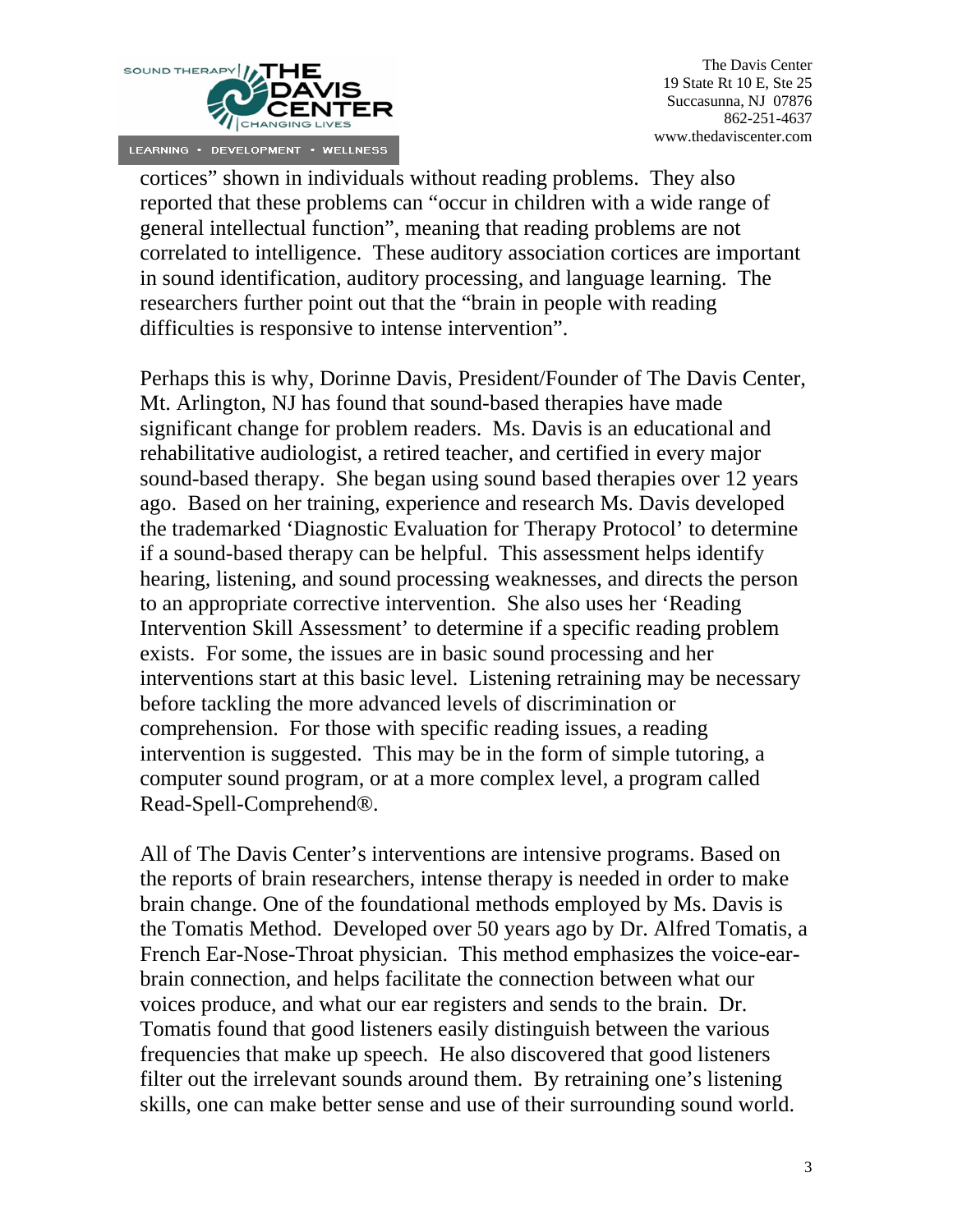

This method can be instrumental in helping a reader pick up the necessary subtleties of listening required to become good readers.

Jack, age 9, diagnosis ADHD, initially visited The Davis Center for a full evaluation. He had difficulty attending in class, was bored and frustrated in school, with no desire to read. Based on the Diagnostic Evaluation for Therapy Protocol testing, an over-reactive hearing sensitivity was identified and 2 therapies were administered. One of the methods administered was the foundational Tomatis Method. After completing the therapies, Jack's mother reported "his changes were so dramatic that he was enjoying going to school". Further he attended better, was listening and comprehending more of what he was being taught, more easily heard and discriminated sounds within words, and reported that phonics was easier. However, reading was still a concern. Read-Spell-Comprehend® was then recommended and one week after starting, his mother reported that "he couldn't wait to come home and start reading". His latest Report Card had mostly "Very Good's", and no "Needs Improvements". His mother suggested that The Davis Center should be renamed "The Miracle Center".

Ms. Davis's approach is multi-faceted. She looks at all aspects of how the person is functioning. Sometimes a reader's problem is the result of other underlying problems that must be addressed first, foundationally, before addressing the specific reading issues. If her approach is followed, most parents report that their child wants to read, initiates reading on their own, enjoys reading for the first time, and will attempt reading material at an advanced reading level. They begin to listen better, filter out extraneous distracting sounds, and feel more confident with their reading skills, both silently and out loud. Most often, these same reading skills enhance their creative writing skills. For more information about The Davis Center philosophy and methods, visit www.thedaviscenter.com. The foundational approach is addressed first, focusing on developing what the ear and the brain process, before addressing the particular reading skills. This has proven to be helpful for most people with reading weaknesses.